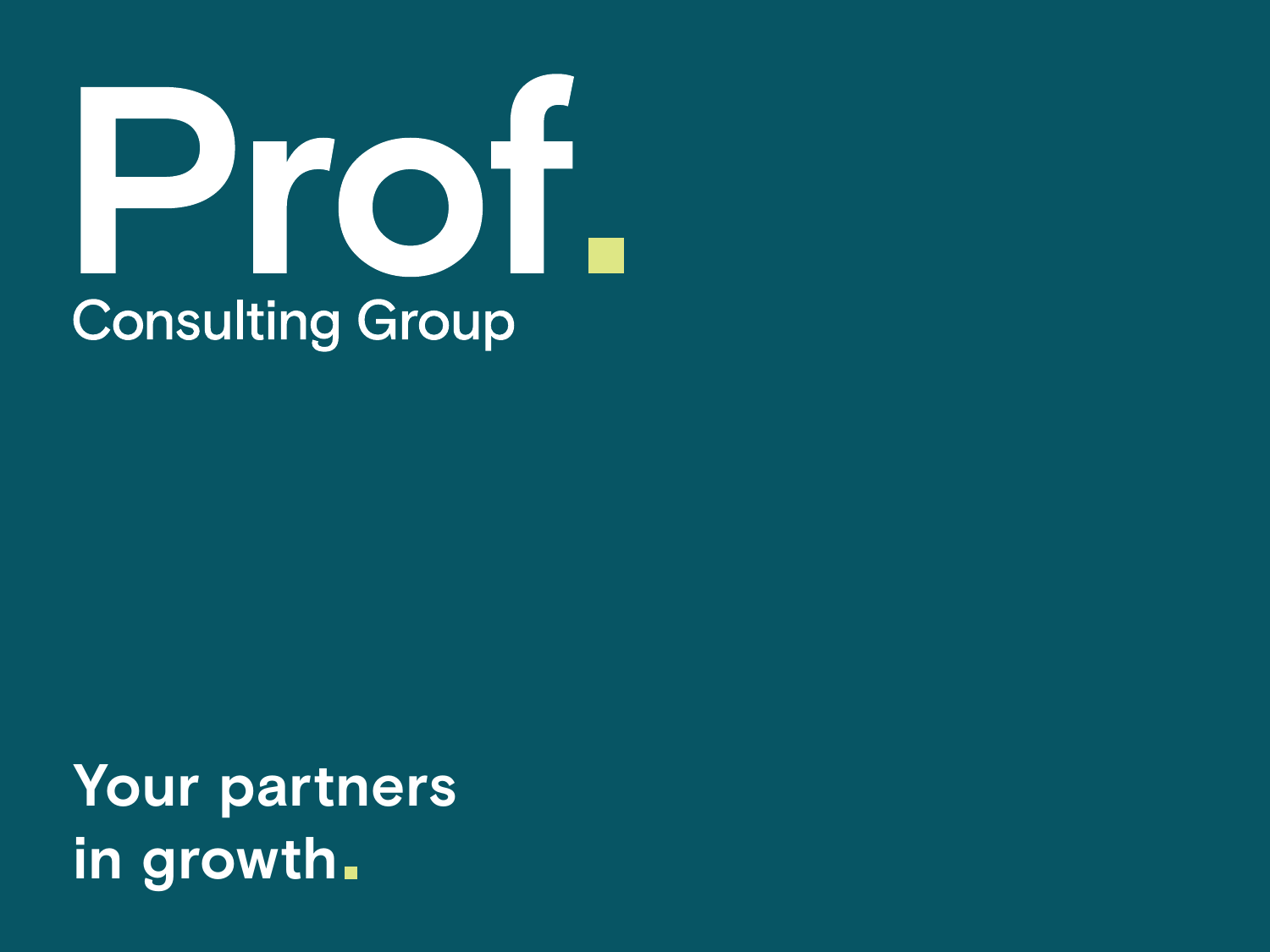- Our Vision

**"Through a deeper understanding of today's consumer preferences, we exist to help brands & private label achieve industry-leading growth via ESG & supply chain excellence "**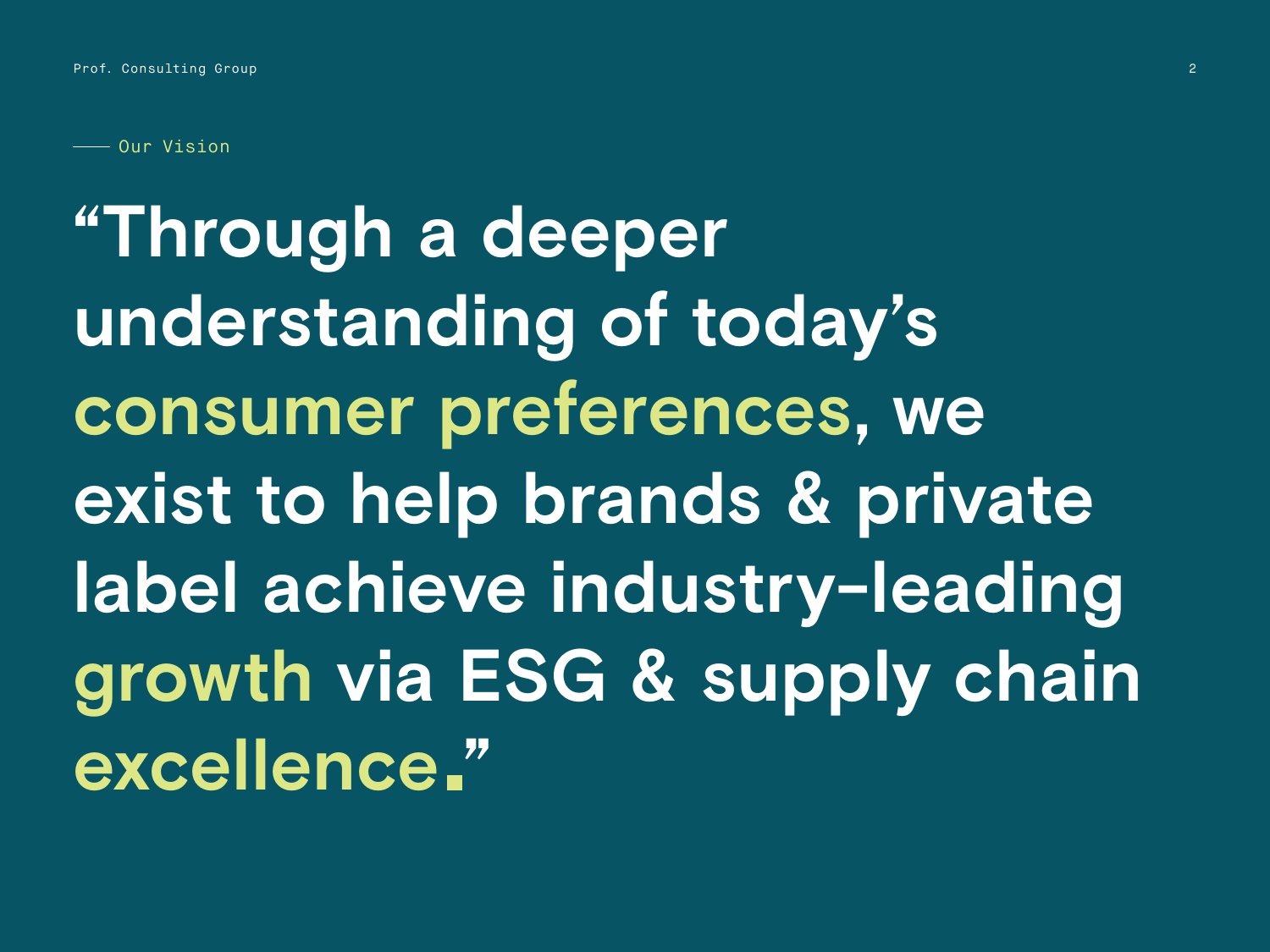Foreword



Mark, CEO & Founder of Prof. Consulting Group

**"Many businesses claim to be customer-focused, but in today's vibrant marketplace, true customer obsession is the key to delivering success and growth. It starts**  with a cultural journey and **a mindset transition, the output being customeroriented product solutions "**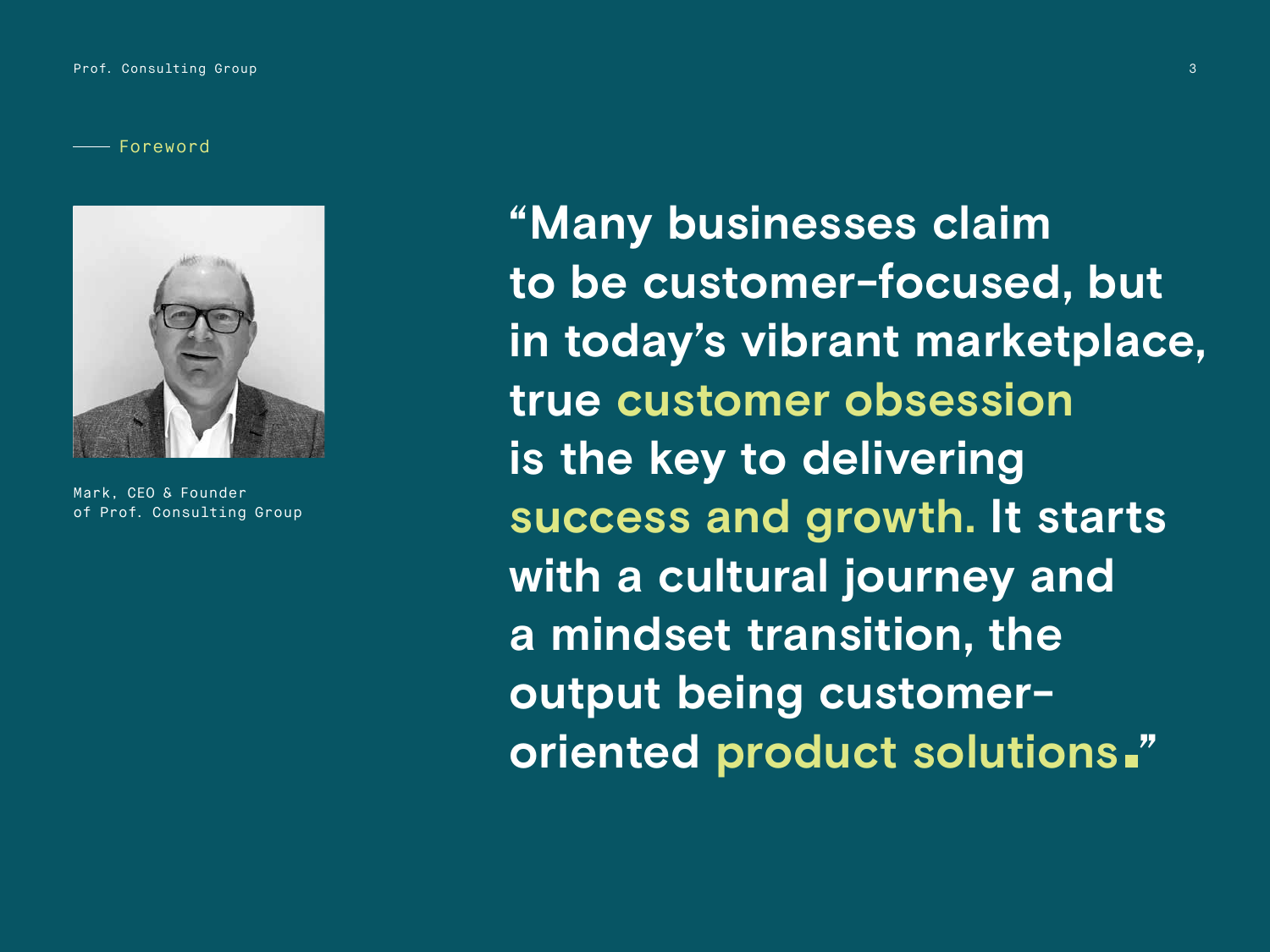Foreword

**"Globally, the food and grocery sector is evolving at a rapid pace. Understanding these mega-trends, local market demands, and new market access opportunities across retail, B2B or D2C are what set us apart."** 

Prof. Consulting Group was founded in 2019 with a clear vision to help businesses excel in an ever-evolving modern marketplace. Our team of industry experts are able to help businesses navigate this fast-changing landscape through our deep understanding of consumer needs and behaviours, paired with extensive experience in FMCG production, manufacturing, supply and sourcing through decades of experience.

We have since seen incredible growth, welcoming a roster of new clients and new team members on board. Each of our carefully selected Prof. associates have had significant international careers across FMCG, QSR, Food Service, or CPG manufacturing and retailing, bringing invaluable global experience to every one of our client's businesses. Proven in achieving industry-leading growth and transformational supply chain innovation, we bring a record of proven success and combined experience to support your team and accelerate your business growth.

After working with leading retailers and global QSRs in international food manufacturing based in the UK, my own career brought me to Australia where I led the single largest retail brand in the Australian market (Coles Private Label). Almost a decade later, I launched Prof. Consulting Group with the objective of bringing together like-minded FMCG and ESG specialists with the purpose of helping businesses achieve their growth goals, faster.

Globally, the food and grocery sector is evolving at a rapid pace. Understanding these mega-trends, local market

demands, and new market access opportunities across retail, B2B or D2C are what set us apart. Continuing to strive for excellence in order to achieve success for our clients is an ethos that is embedded within our DNA – it's what we do. Prof. Consulting Group combines the agility, energy and drive of a start-up, with the experience of seasoned professionals to help you define and achieve success.

The strength of our networks and strategic partnerships provides our clients with unrivalled access to new markets, solutions and services. This year we announced a number of new partnerships that increase our capabilities in supplier management (critical to private label and international brand growth via transparency), as well as carbon food labelling to strengthen our ESG positioning. As our reach continues to expand globally, we have built a dedicated ESG team with the specialist skills to help businesses reflect the growing role of ESG across their brands, operations and sourcing strategies. Our extensive global network and strategic partnerships have been nurtured and strengthened to add value for our clients – think of Prof. Consulting Group as an extension of your core strategic team.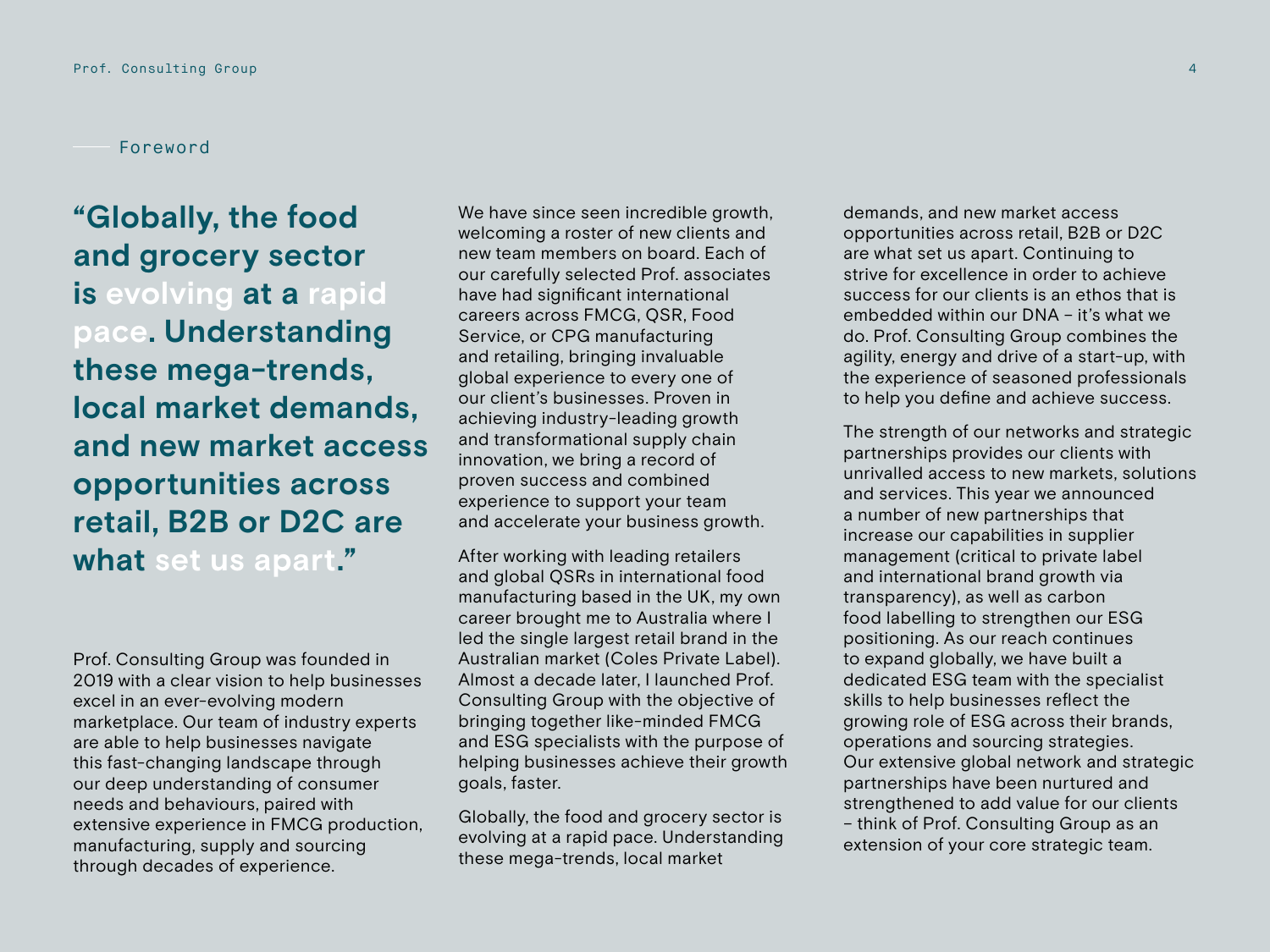Services

# **Brand strategy, product innovation, benchmarking and regulatory support**

With an impressive track record across the industry, Prof. Consulting Group is equipped to provide support across the food and grocery supply chain, and leverage our consumer insights and sector experience to deliver high growth outcomes.

Whether it's working with academics to bring you cutting-edge research, collaborating with partners on raw material sourcing and processing, co-manufacturing processing, facilitating market access, providing strategic guidance to secure private equity investments or developing Go-To-Market strategies – we are here to help.

We are adaptive in our approach and can tailor our services to work with your immediate needs and budget, be it regular business support on a retained basis, or with an individual project scope.



#### **Product Innovation**

Effective innovation stems from a combination of insights: consumer trends, competitive landscapes, category and retailer strategies, and product benchmarking. These insights also reflect the changing regulatory framework – both domestically and internationally. From developing a full brief for private label through to light touch advisory support and mentoring – our executive chefs and food technologists are here for you.



#### **Growth Strategies**

In highly competitive markets, true business growth is dependent on innovation: access to cuttingedge technologies, applying new ingredients, enhanced functionality or health outcomes, entering adjacent categories or acquiring new businesses. Developing a data-driven strategy to inspire and align a team is essential to realise the true growth potential and support capital investment.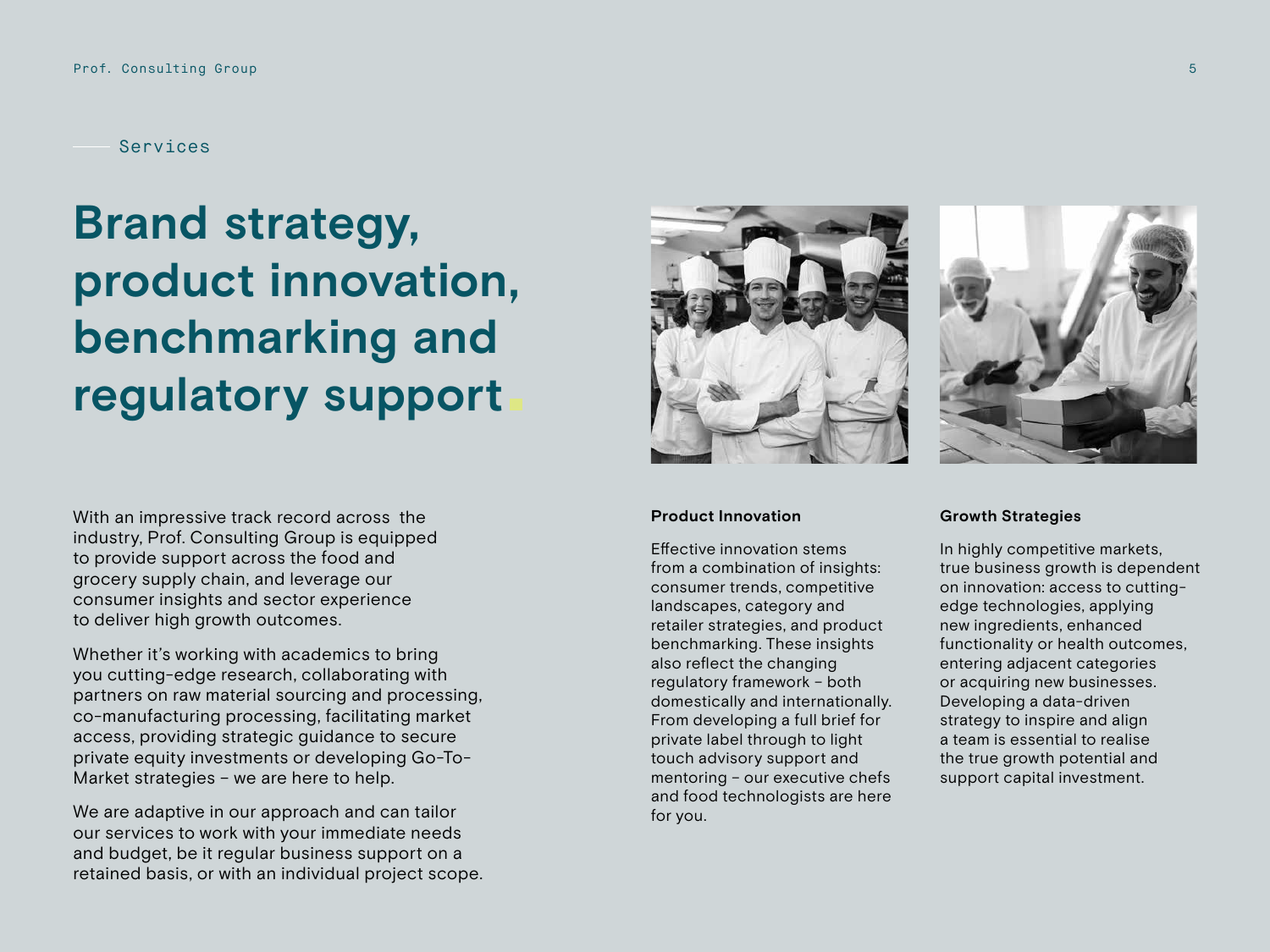#### Services



#### **Advisory Support**

Access to experienced business leaders and mentors on a short-term or project basis can plug your teams into a level of strategic thinking that improves performance, increases capability and accelerates outcomes.



#### **Public Speaking**

Sharing expertise is more than thought leadership – it's an opportunity to pass on what we have learned over our decades of experience to strengthen and empower our community of businesses. Raising the level of knowledge helps to build great teams, and drives innovation and business growth.



#### **Investment Advisory Services**

Providing objective analysis of acquisition targets, focusing on in-depth processing capabilities, category and innovation outlook and procurement strategies, we are able to enhance return on investment and support private equity or venture capital investment. As your business grows, you can also access our established networks within the investment community.



#### **Regulatory/Labelling**

Complex regulatory networks can slow or inhibit access to new markets. Through long established partnerships, we can help you navigate legislation and provide you with industry-leading guidance in the majority of established markets globally.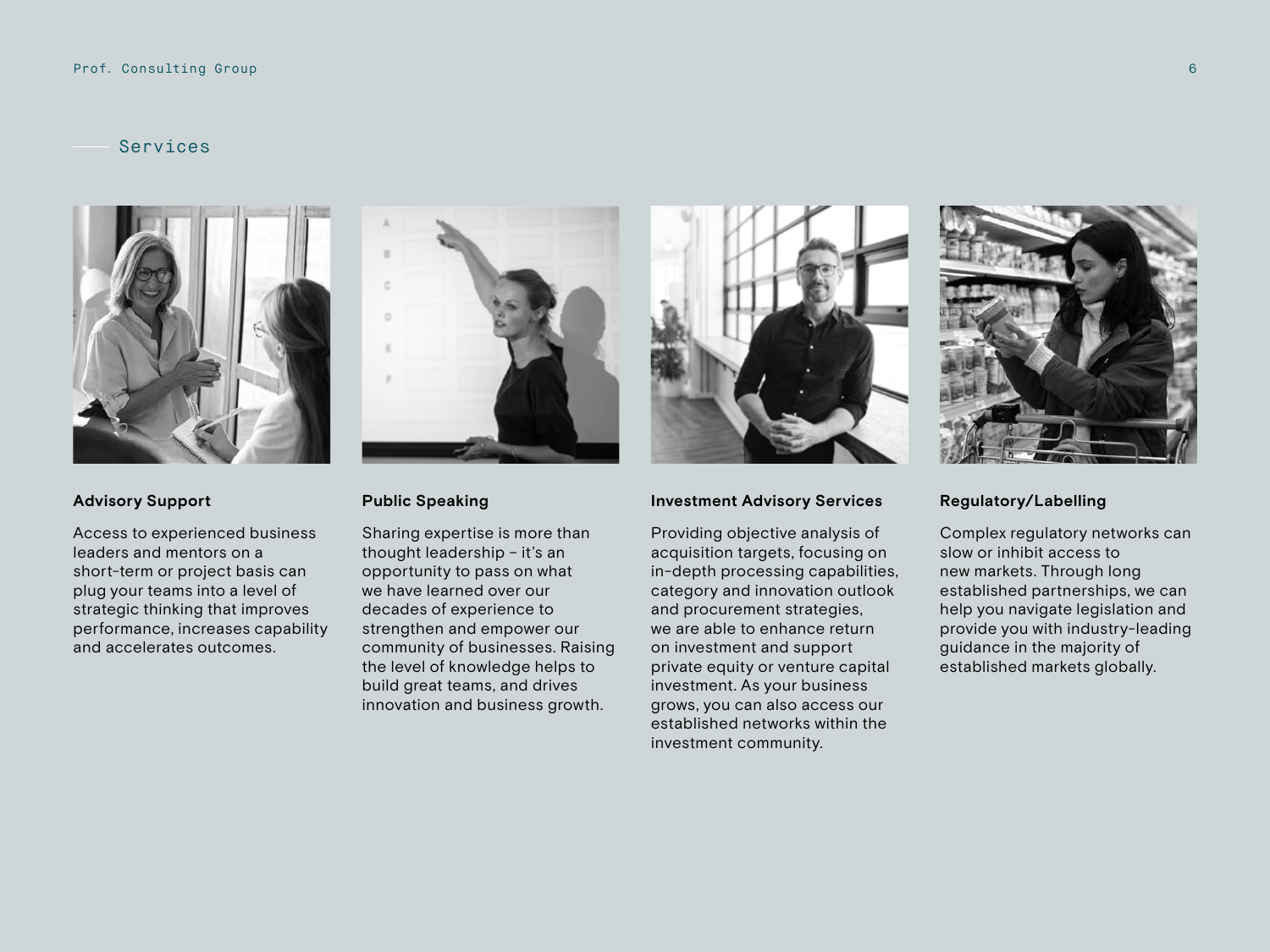#### Services



#### **Private Label**

Development of a bespoke private label brand is a key strategic tool across most major retailers, with rapid high growth potential. We have extensive expertise in this space and can support you from interpreting and delivering a brief, through to advising how to engage with a retailer.



#### **Account Management**

As your business grows, managing the supply chain and retailer interaction can become more challenging and time consuming. We can support you by offering our National account management service, freeing up your team to focus on innovation and growth.



#### **Environmental, Social, and Governance (ESG)**

Our dedicated team operates across ESG strategies and can help you regardless of what point you are at on the journey: from starting to develop your ESG goals and commitments through to shareholder reporting, our expertise includes social impact, Sedex, animal welfare, sustainable packaging, environmental performance and carbon emissions.



#### **Strategic Sourcing and Co-manufacturing**

Whether it's helping you to identify cost reductions through strategic sourcing, or access new processing capabilities through a co-manufacturing strategy across our networks, we will help you accelerate growth.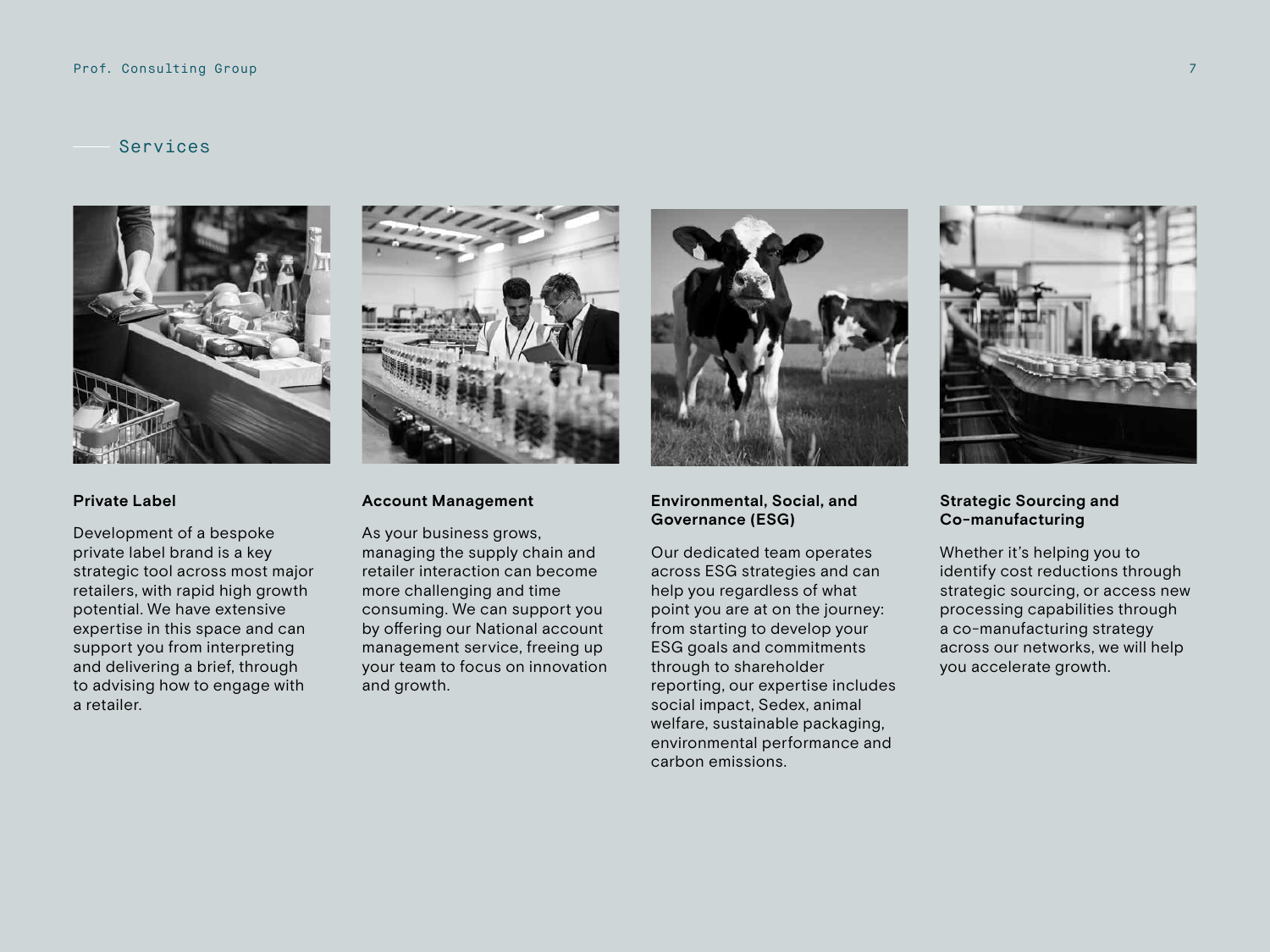Our Team

# **Global Reach, Local Knowledge**

Prof. Consulting Group has grown rapidly to meet the changing demands across our expanding client base. Building a dynamic team with global reach gives us the ability to offer a unique range of skill-sets and capabilities – it's what has allowed us to differentiate ourselves from the competition, and we're proud of what we've built. We believe our track record (both as individuals and a team) is best-inclass, and we want to share that expertise and winning capability with you.

Our team is located across a number of key strategic locations, creating an international network of local experts, all with their finger on the pulse of their regional consumer and market trends. As we continue to invest in new capability we have teams in Australia, supported by satellite sites in the UK, Germany, UAE and USA. These local partnerships around the globe are what make us who we are, and if there is anything you need support with outside of our direct networks, you can be rest assured that there's a trusted and tested partner that we can call on.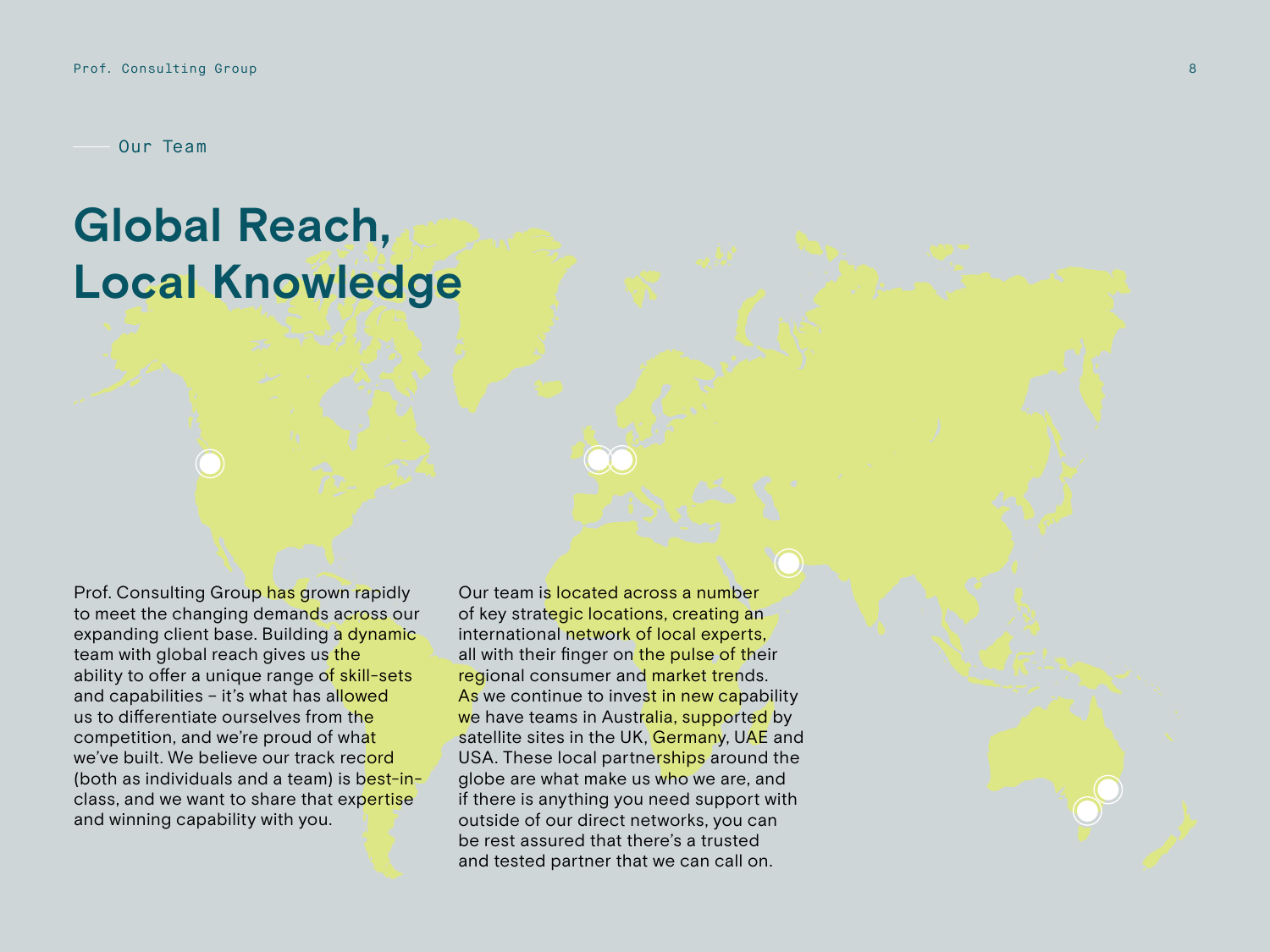**Whilst there are few certainties in life, track record and past successes are a strong indicator of ability and passion. We've been lucky enough to receive many personal career achievements and awards, and having brought those experiences to the Prof. Consulting Group team, here are a few of the results we are proud to share**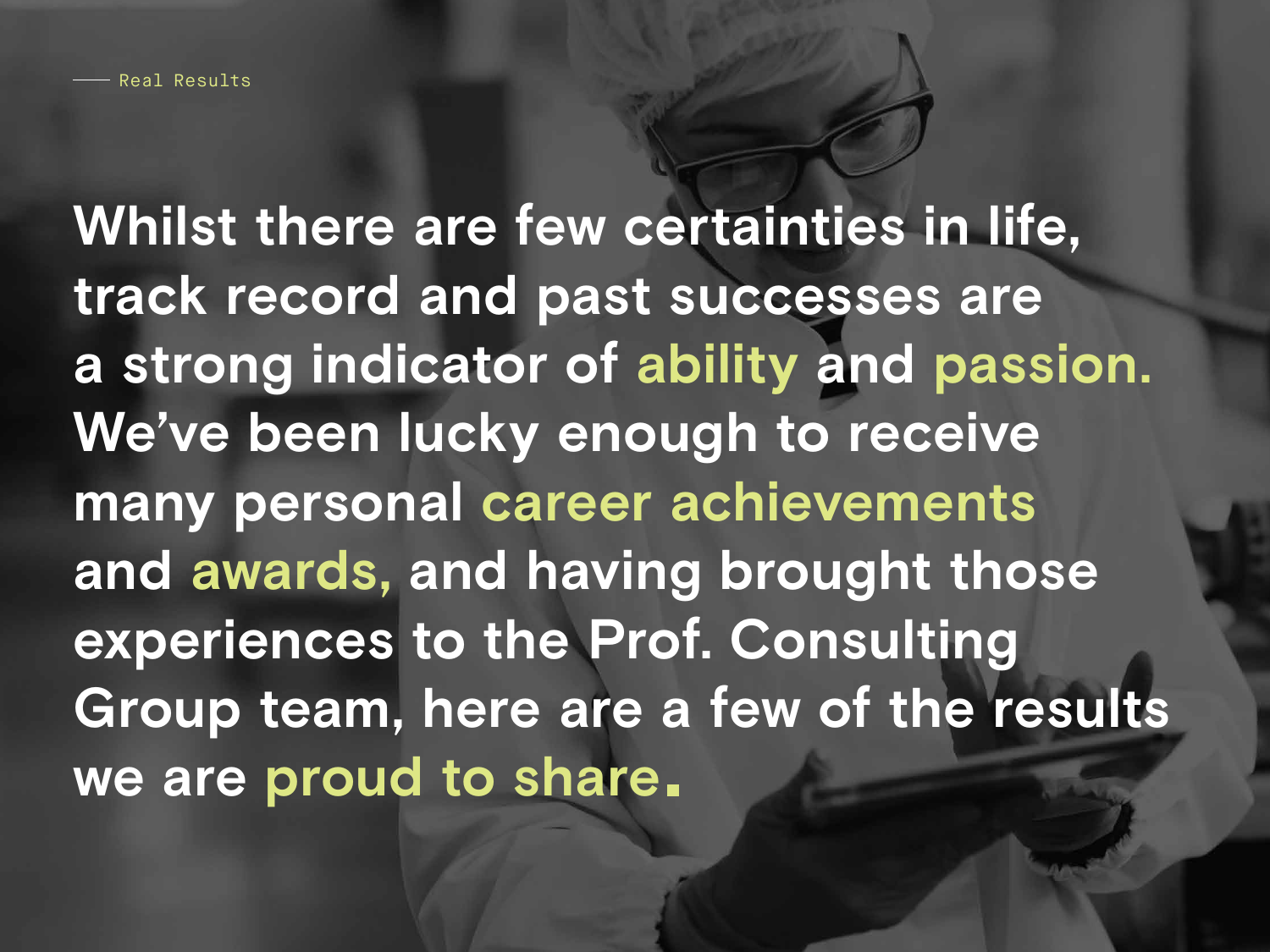- Key Figures

### **Your results tell our story**

**A team of over 20 industry leading experts.**

20 **a** team of over 20<br> **4250 m**<br> **120 +**<br> **120 m**<br> **120 m**<br> **130 m**<br> **130 m**<br> **130 m**<br> **1450 m**<br> **1450 m**<br> **1450 m** 

**Global Reach**

**Based in Melbourne and supported internationally via satellite sites in the UK, Germany, USA and UAE.**

**Supply chain value**  \$150m Supply chain value<br>\$150m in cost savings.

**\$120m**

**Delivered strategic sourcing strategies to achieve \$120m in savings.** **In most Australian kitchens**

**Proudly in almost every Australian kitchen after partnering with multiple leading brands.**

 $$500<sub>m</sub>$ <sup>Product innovation</sup><br> $$200$ 

**Product innovation pipeline built on market insights to reach over \$500m.** **businesses**

**Developed Go-to-Market strategies for over 200 food and beverage businesses, working closely with 7 trade commissions.**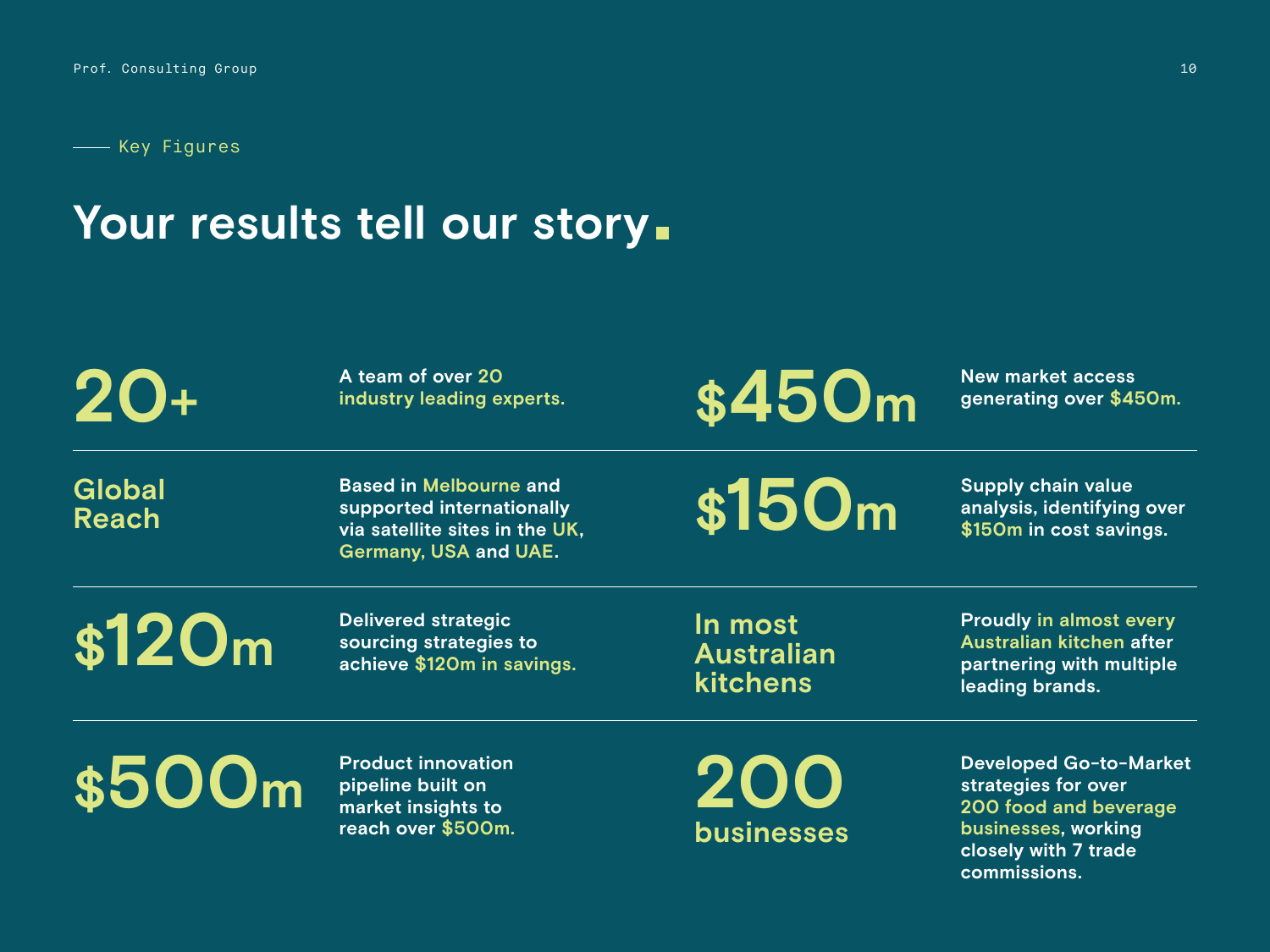## **Australian Meat Processing**

### **Growth Strategy**

A major Australian meat processing group had an ambitious five-year growth target and enlisted our team's help in developing a strategic plan to get there. After a deep dive into the business, we were able to set a customer-focused roadmap for their five-year plan. With Prof. Consulting Group's expertise across red meat processing and retailing we produced a strategy to reach the growth target. This included access into adjacent categories and capability requirements to support the business plan, which was then reinforced through three-year category plans. We were able to define the role of branded vs 'own brand' opportunities,

and develop an innovation pipeline based on global insights which reflected the growing importance of ESG to win in today's market. Our executive chefs delivered product benchmarking to deliver great-tasting products, with ingredients that allowed them to be competitively priced.

- Already seeing success with new market access and major retail engagement
- Capital investment is underway in new processing capability
- The business has launched a 'Value-Added' business unit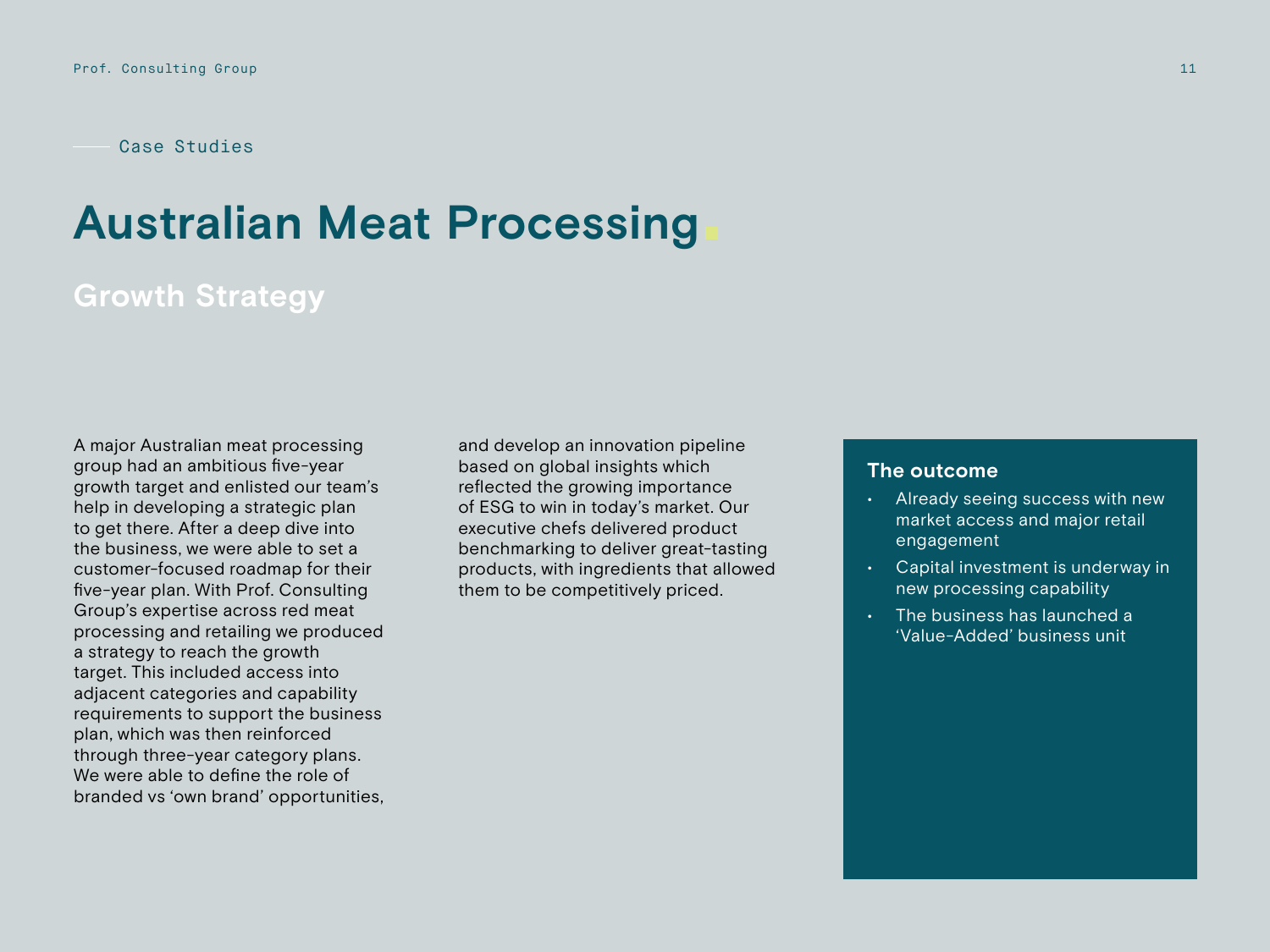### **Global Snack Food Group**

**Growth Strategy & Product Development**

A large-scale international snack food group engaged the Prof. Consulting Group to develop and lead short and long term strategic growth plans. We saw an opportunity for the business to become more agile and disruptive, using the latest in technology, ingredients and customer insights to drive innovation which would take their iconic products into the growing "Free From" dietary specialist category. Using our in-depth understanding of the "Free From" production capabilities we quickly developed a brief, facilitated sample sourcing through our partner network, and screened potential suppliers. Within the business, we were also able to

manage key stakeholder engagement enabling a fast-tracked process to reach product sign-off by our client and brief a successful handover to their R&D team for market launch.

- Retail sales have exceeded expectations by over 300%
- The new brand is already established as a market leader
- The project has been used internally as a case study to show the business during its transformation,highlighting the benefits of agile innovation, coupled with strategic co-manufacturing as a high growth facilitator
- Flow on effect to retailers that stock the brand providing ability to build a new "Free From" category which has resulted in incremental sales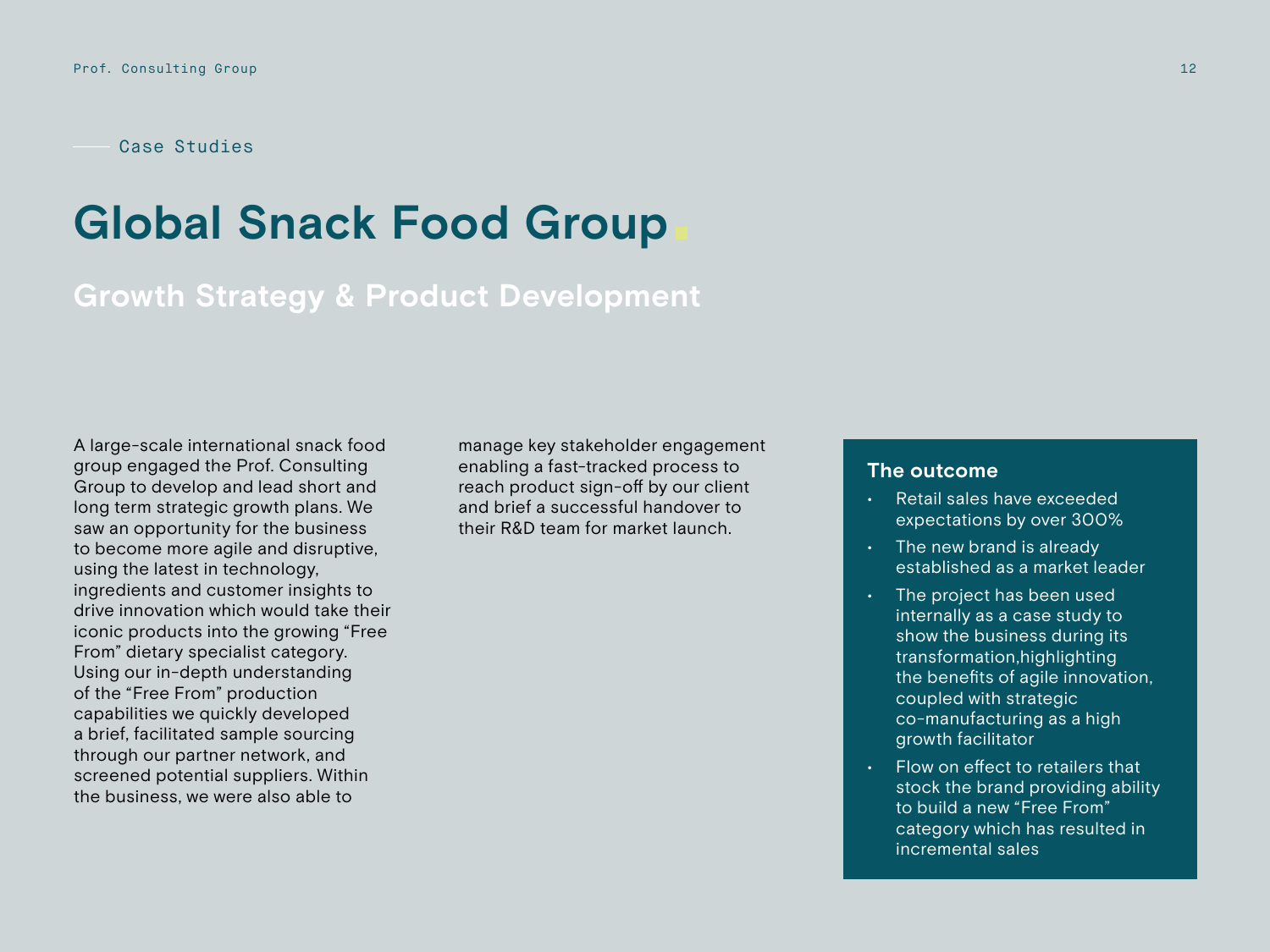### **Animal Nutrition**

**Strategic Growth, New Market Access & Health Ingredients**

A well-known international animal nutrition manufacturer engaged Prof. Consulting Group to develop a Go-to-Market strategy and customer engagement program for their "Backed by Science" nutrition program. The program was launched to deliver affordable Omega-enriched poultry and eggs for health-focused consumers. We conducted the market assessment of current offerings, underpinned by the growth in healthier food choices, which enabled our team to map the supplier landscape. Through our partner network, we facilitated introductions with target retailers and manufacturers

which we knew would maximise the success of these new products in the market. Whilst still in the GTM stage, the scope has been expanded to utilise our expertise in Europe at the same time.

- A clear strategic plan to approach the market, underpinned with localised consumer insights
- Engagement is underway alongside preparation to support trials
- With eggs and poultry positioned as commodity products, there is a significant opportunity to create value and contribute to the improved health of Australians and now European consumers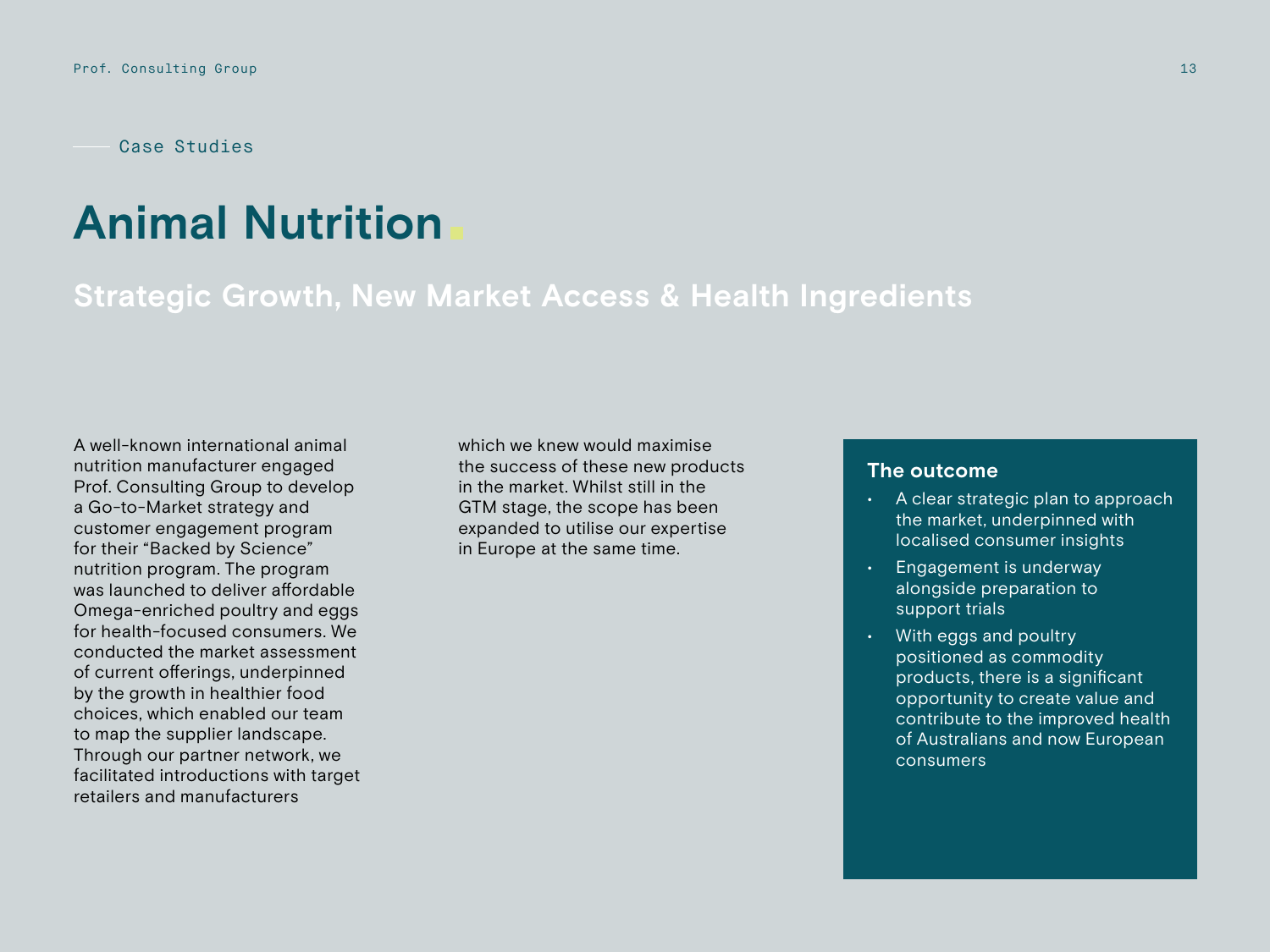### **Domestic Retail & Export**

### **Growth Strategy**

The client, a category leader in their product area, engaged Prof. Consulting Group to lead the reset of their retail relationship strategy which was impacting their success with product innovation domestically and internationally. Our team assessed the markets, the current engagement approach, capabilities, alignment to retailer strategies and provided a roadmap for growth within both markets. To support the export strategy, we delivered a further in-market review, assessing the competitive landscape. We were then able to prepare an informed export strategy with a list of recommended target retailers, product mix, and operating model options for additional profitable growth.

- Retail business has been retained successfully, both domestically and internationally
- The business has resumed growth domestically, with a healthy product innovation pipeline to create value
- As well as retaining current business internationally, a listing was successfully achieved with a new major retailer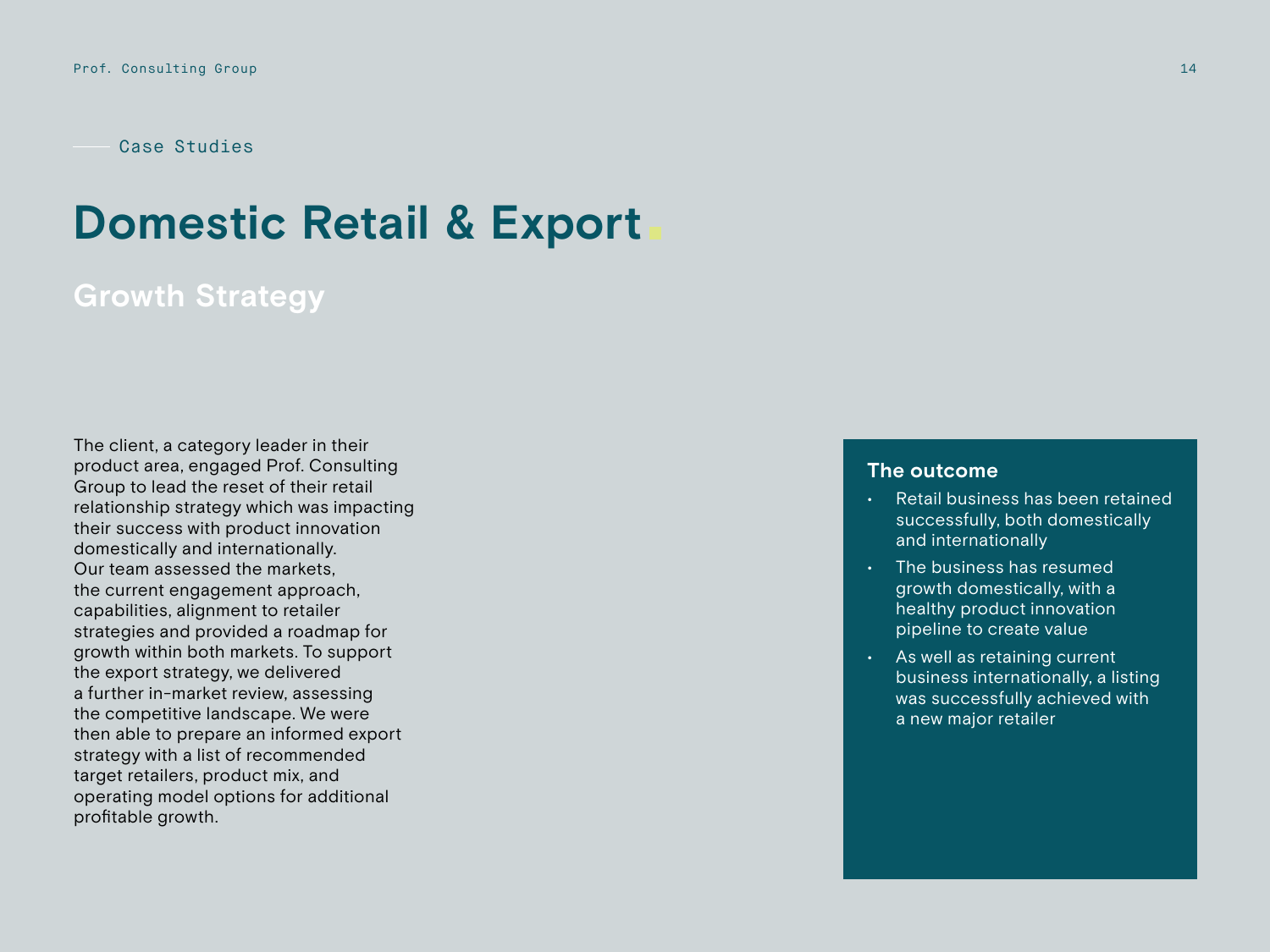### **Wine Production & Export**

### **Growth Strategy**

The client, a category leader in their product area, engaged Prof. Consulting Group to lead the transition of their current factory accreditation to FSSC 22000 in order to facilitate access to new European business. We conducted a gap analysis of their current standards against the new requirements of a more demanding scheme. We were also able to support the implementation of new policies and procedures, enhanced site capabilities, and ultimately increased food safety standards and risk management.

- Prof. Consulting Group was able to expedite the process, helping the client achieve results in a condensed project pipeline spanning just two months
- The client successfully won new multi million pound or euro business in Europe, supported by their commitment to a more stringent audit standard, speed of response and is wellpositioned for the imminent audit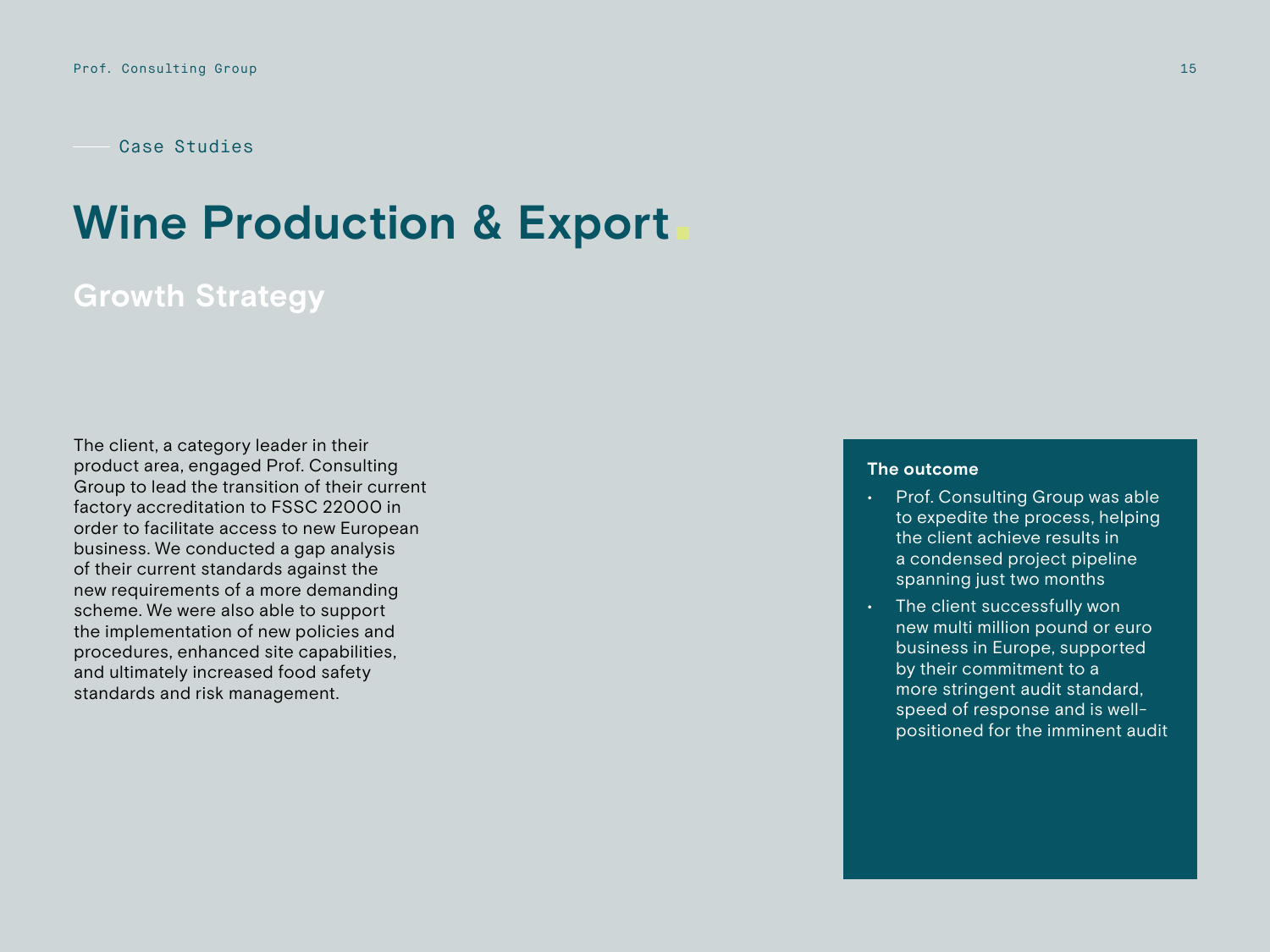Case Studies

### **PE Due Diligence**

### **Supply chain optimisation**

The client engaged Prof. Consulting Group to deliver within a challenging time frame: a supply chain optimisation strategy, visiting complex manufacturing sites locally and interstate ahead of an investment deadline for a leading meal delivery business. Using our expertise across convenience foods, market insights, food safety standards, competitive landscape, marketing and procurement capabilities, we delivered a roadmap of process optimisations and a procurement strategy to accelerate the ROI and predicted multimillion dollar savings.

#### **The outcome**

• Prof. Consulting Group provided a concise PE report highlighting the risk, reward and ESG considerations, driven by industry expertise working alongside some of the major consultancy groups as a key part of the DD process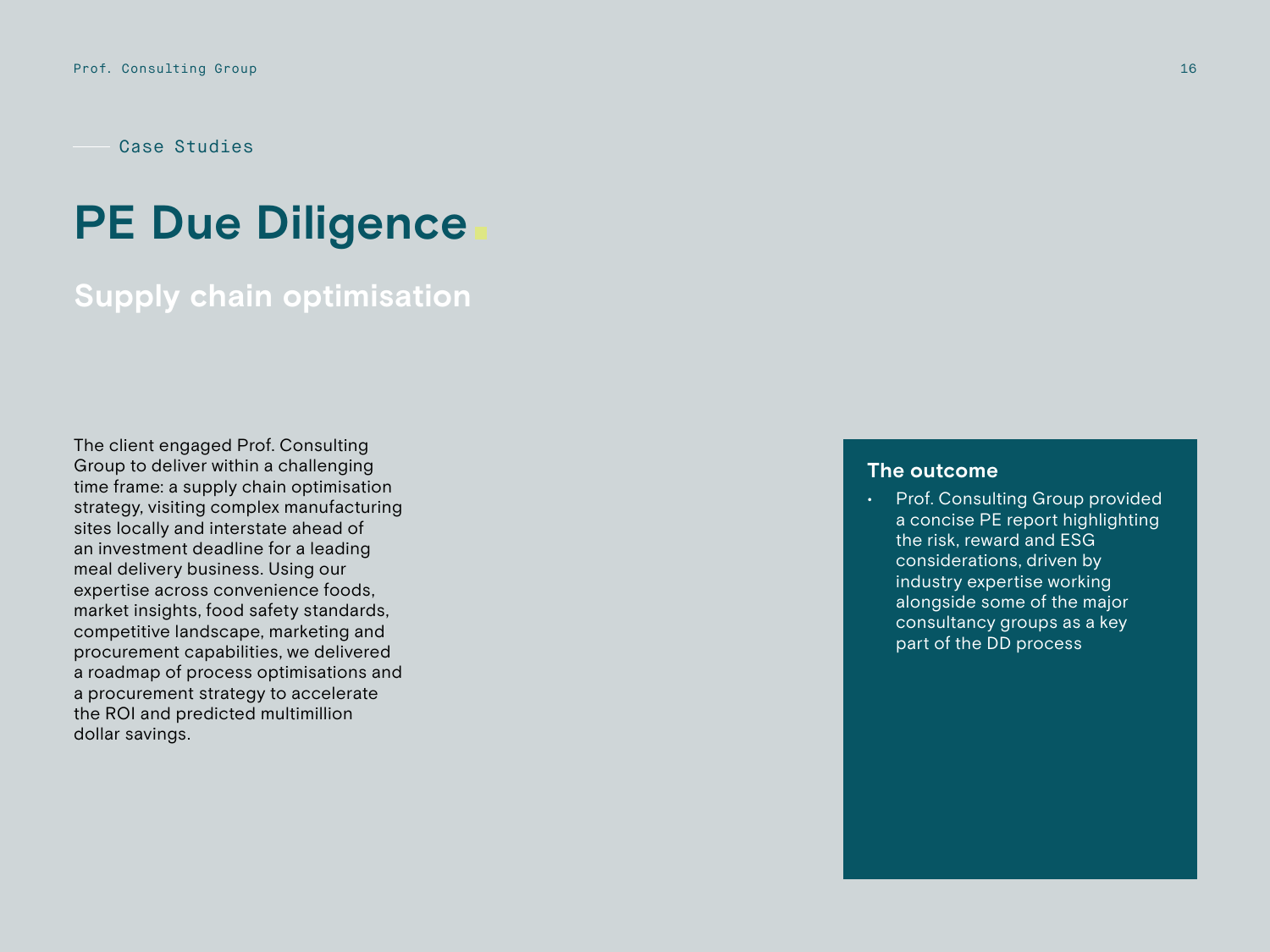Previous Clients

# **In Good Company**